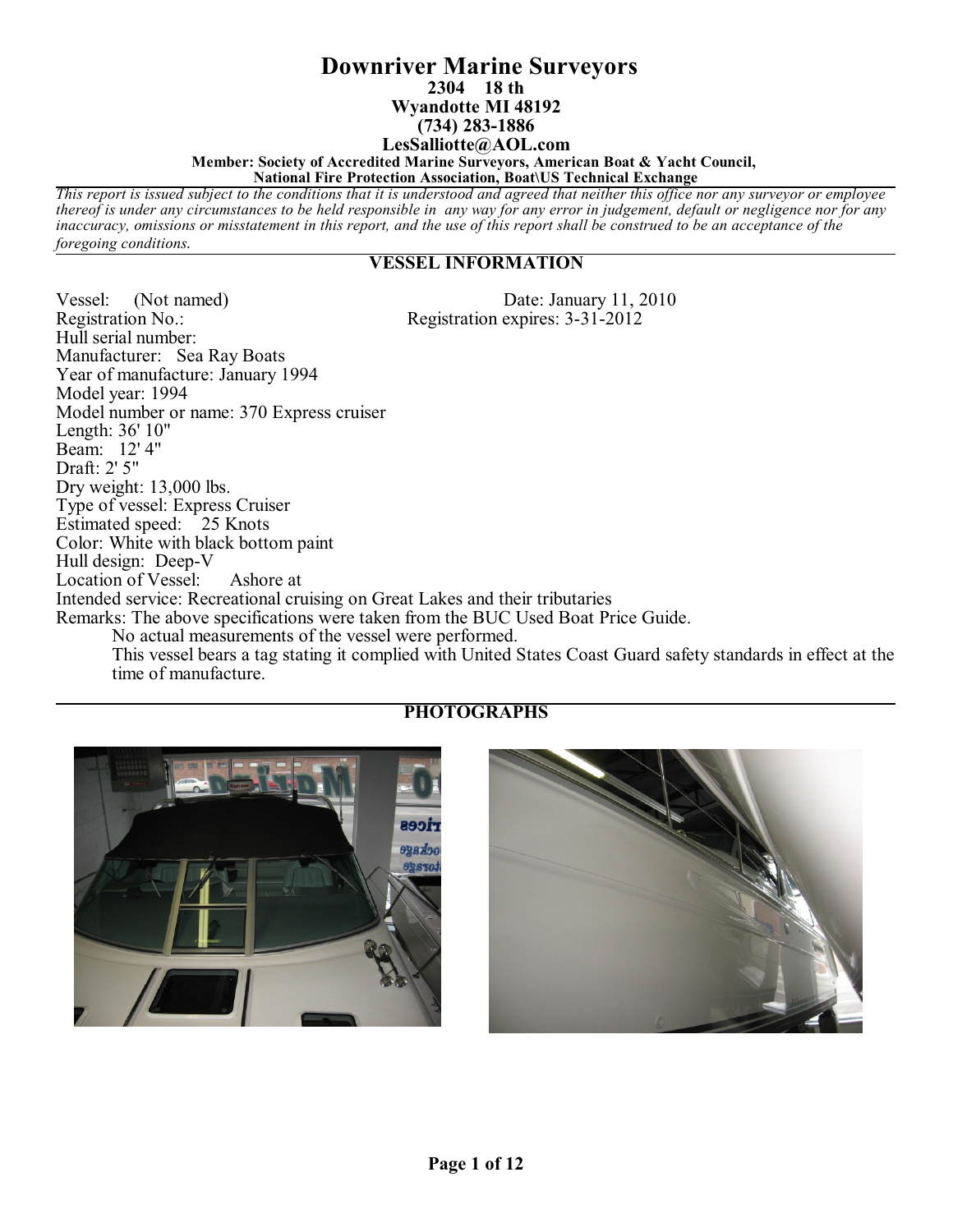#### **VESSEL: TABLE OF CONTENTS**

| <b>Vessel Information</b>               |         |
|-----------------------------------------|---------|
|                                         | Page 1  |
| Photos of Exterior                      | Page 1  |
| Table of Contents                       | Page 2  |
| <b>Owner Information</b>                | Page 2  |
| Particulars of Survey                   | Page 2  |
| Hull                                    | Page 3  |
| Machinery                               | Page 4  |
| Through hull fittings                   | Page 5  |
| Navigation and Electronic Equipment     | Page 5  |
| Seating and sleeping                    | Page 6  |
| Galley                                  | Page 6  |
| Tankage                                 | Page 7  |
| Electrical                              | Page 8  |
| Fire Fighting                           | Page 8  |
| Safety, Required, Recommended Equipment | Page 9  |
| Mooring and docking gear                | Page 9  |
| Head                                    | Page 9  |
| Ventilation, Heating and Cooling        | Page 10 |
| Covers                                  | Page 10 |
| <b>Additional Equipment</b>             | Page 10 |
| <b>Surveyors Remarks</b>                | Page 11 |
| Recommendations                         | Page 11 |
| Value                                   | Page 12 |

# **OWNER INFORMATION**

Vessel owner: Unknown Address: Unknown City, State, Zip Code: Unknown Telephone: Unknown E Mail Address: Unknown

Intended user of report: Address: City, State, Zip Code: Telephone: E Mail Address: Unknown Purpose of survey: For pre purchase consideration. Parties present:

# **PARTICULARS OF SURVEY**

The survey was conducted while the vessel was ashore and blocked .

The bottom was painted with anti fouling paint.

No 120 VAC power was supplied and no tests were made to the 120 VAC system except for visual inspection.

The laminates were tested with an Electrophysics GRP 33 moisture meter and a sounding hammer.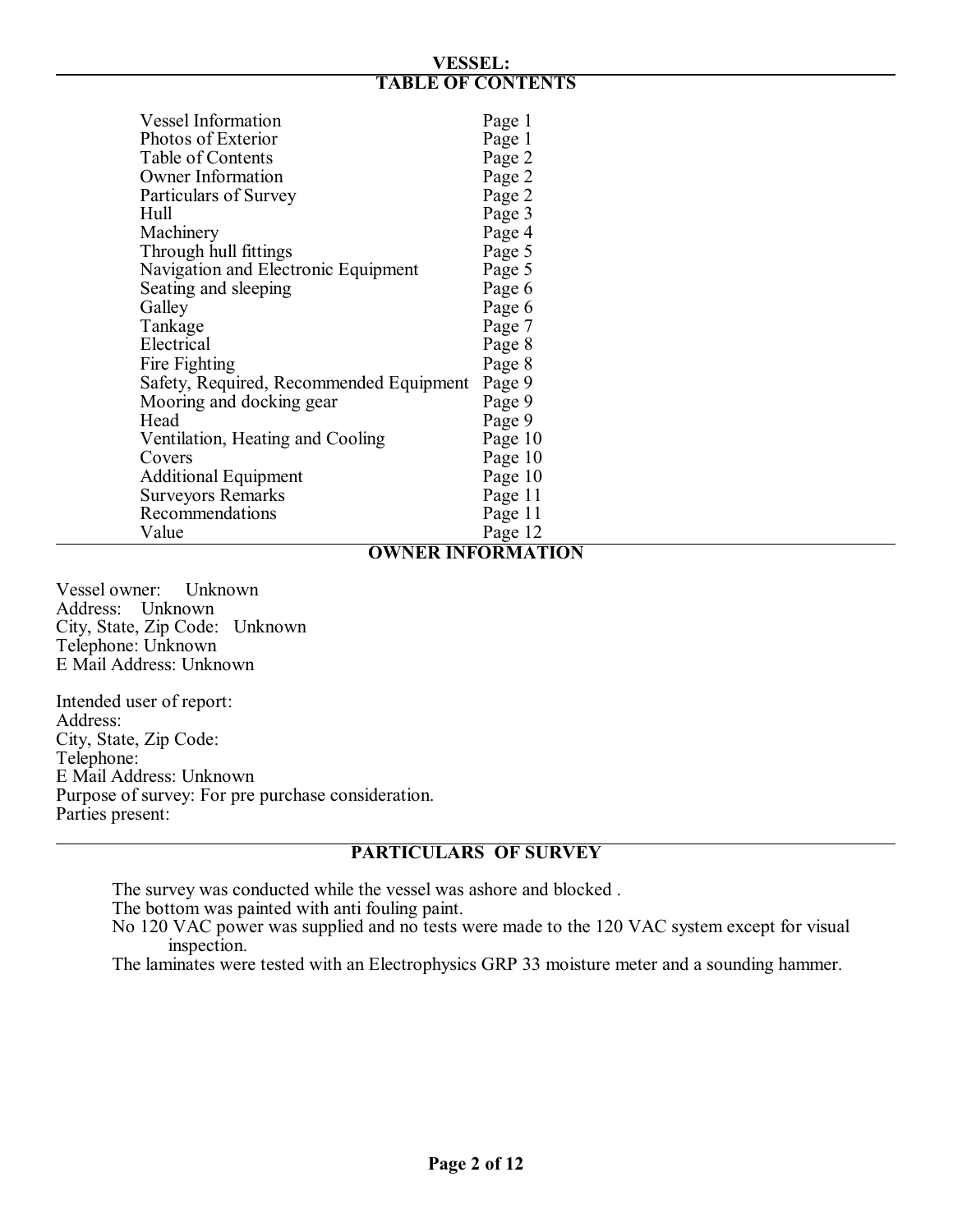```
HULL
```
Construction: Fiberglass reinforced plastic.

Bottom planking: Fiberglass reinforced plastic. The hull bottom is painted with anti fouling paint. The paint has failed to adhere in some areas and has many coats in others. This paint may hide some defects but there was no evidence of blisters or damage from impact seen.

Side planking: Fiberglass reinforced plastic. The hull sides are glossy and show less than typical minor cosmetic damage.

Frames and stringers: Fiberglass encapsulated wood. The wood was tested by percussion tapping and moisture meter. The frames and stringers sounded solid in all areas tested and indicated dry over much of their areas with only isolated areas of slightly elevated readings.

Keel: Solid fiberglass reinforced plastic<br>Stem: Solid fiberglass reinforced plastic

Solid fiberglass reinforced plastic

Transom: Fiberglass reinforced plastic. The transom indicated dry and sounded solid in all areas tested. Some weeping was noted around the transom mounted anode bolts.

Deck to hull joint: Overlapping with screws through flange and into a backing board.

Bulkheads above the sole: One, plastic and fiberglass reinforced plastic between the cockpit and the cabin, not water tight.

Bulkheads below the sole: One, wood and fiberglass encapsulated wood, between the engine room and the cabin, water tight.

Cockpit sole: Snap down carpet over cored fiberglass reinforced plastic w/non slip pattern. The cockpit sole indicated dry and sounded solid in all areas tested. The carpet is in very good condition.

Cabin sole: Glued down carpet over plywood. The carpet is clean and not worn.<br>Forward deck: Cored fiberglass reinforced plastic w/non slip pattern. The forwar

Cored fiberglass reinforced plastic w/non slip pattern. The forward deck around the windlass indicated moist but sounded solid. All other areas of the forward deck indicated dry and sounded solid.

Side decks: Cored fiberglass reinforced plastic w/non slip pattern The starboard side deck indicated wet and returned a hollow sound around the #6 bow rail stanchion. All other areas of the starboard deck indicated dry and sounded solid.

The port side deck from the shore power inlet aft the entire length indicated moist to wet and sounded solid. The port side deck indicated wet but sounded solid around the spring cleat.

Superstructure: Fiberglass reinforced plastic cabin house. Glass windshield. Aluminum windshield frame. Remarks: None



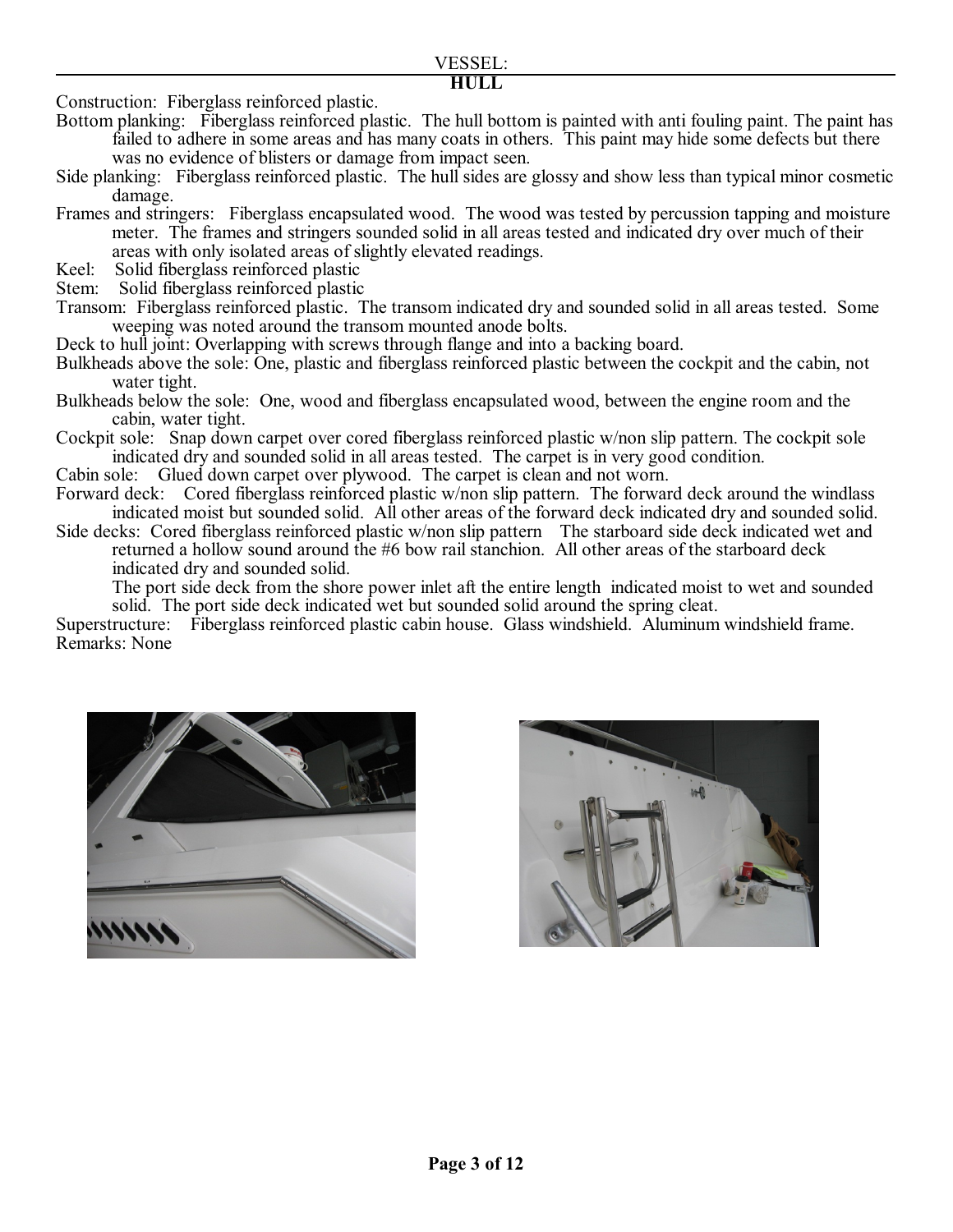#### VESSEL: **MACHINERY**

| Fuel: Gasoline                                          |      |                          |           |
|---------------------------------------------------------|------|--------------------------|-----------|
| Engine manufacturer                                     |      | Port Mercruiser          | Starboard |
| Engine model numbers                                    | Port | MIE 7.4 litre            | Starboard |
| Engine serial numbers                                   | Port | Not visible              | Starboard |
| Horsepower                                              | Port | 310                      | Starboard |
| Year                                                    | Port | Assumed original         | Starboard |
| Number of Cylinders                                     | Port | -8                       | Starboard |
| Engine drive type                                       | Port | Inboard                  | Starboard |
| Hour meter readings                                     | Port | 735.00                   | Starboard |
| Rudders                                                 | Port | Blade style bronze alloy | Starboard |
| Propellers                                              | Port | 3 blade bronze alloy     | Starboard |
| Transmission model nos                                  | Port | <b>HSW 630 A</b>         | Starboard |
| Transmission serial nos                                 | Port |                          | Starboard |
| Shaft material                                          | Port | Stainless steel          | Starboard |
| Shaft bearings                                          |      | Port Water cooled rubber | Starboard |
| Carburetors                                             | Port | Approved                 | Starboard |
| Flame arresters                                         | Port | Approved                 | Starboard |
| Fuel pumps: Approved dual diaphragm with stripper tubes |      |                          |           |

Starboard Mercruiser Starboard MIE 7.4 litre Starboard Not visible Starboard 310 Starboard Assumed original Starboard 8 Starboard Inboard Starboard 731.00 alloy Starboard Blade style bronze alloy y Starboard 3 blade bronze alloy Starboard HSW 630 A1<br>Starboard Starboard Stainless steel er Starboard Water cooled rubber Starboard Approved Starboard Approved

Engine temperature gauges: At helm

Oil pressure gauges: At helm

Exhaust lines: Iron, rubber, steel and fiberglass reinforced plastic.

Cooling: Raw water through belt driven engine mounted pump.

Synchronizer: Analog flush mounted

Oil absorbers under each engine: No

Condition and Remarks: No attempt was made to start the engines but they appear complete and in good working order.

There was no evidence of fluid leaks.

The propellers showed no damage.

The port cutlass bearing showed slight cracking.

The cotter pin was missing on the port shaft.

According to the manufacturers' tag the port transmission was built in Italy and the starboard transmission was built in Germany. A local dealer for ZF transmissions was contacted and stated according to the serial numbers the port transmission is approximately 5 to 6 years old and the starboard transmission approximately 13 to 14 years old. There apparently was a problem with the port side running gear that resulted in the port transmission being changed.



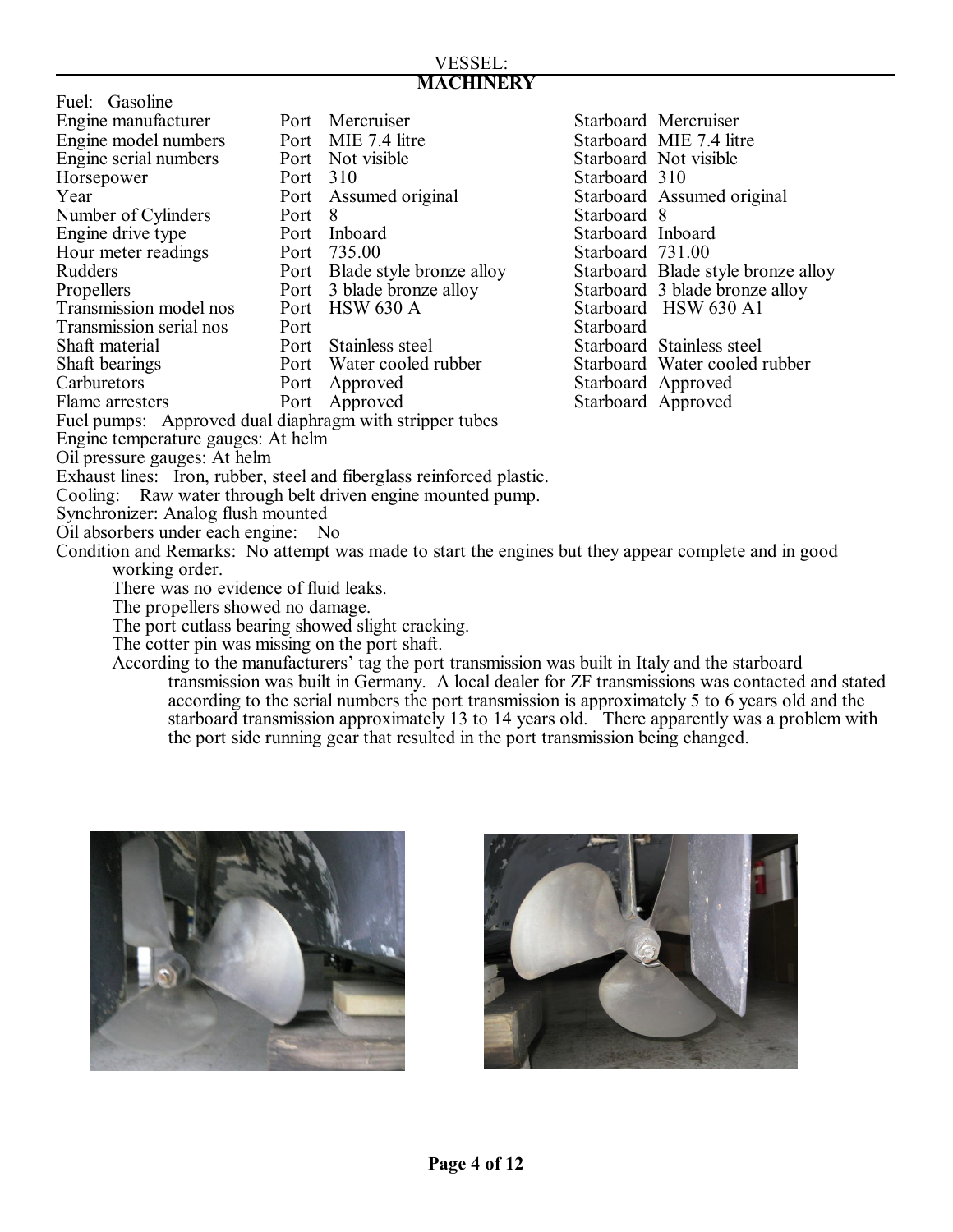#### VESSEL: **THROUGH HULL FITTINGS**

Below the normal water line the through hull fittings are as follows:

Port engine cooling water: 1 1/4" flange mounted tapered plug valve Starboard engine cooling water: 1 1/4" flange mounted tapered plug valve Air conditioner pick up: 1" flange mounted tapered plug valve Hull drain: 3/4" NPT plug at bottom center of transom

Remarks: All sea cocks were operable and there was no evidence of cracking on the hose exteriors. Sea cocks should be maintained on a regular basis to ensure proper operation when needed.



#### **NAVIGATION AND ELECTRONIC EQUIPMENT**

Navigation lights : Appear to be original manufacturer installed Compass: Ritchie 4" magnetic VHF marine radio: Raytheon model Ray 202 VHF/hailer Depth sounder: Raytheon Horn: Electric G.P.S.: Garmin GPS Map 172. Loran: Raytheon Nav 298 GPS/Loran Navigation charts: Electronic Raytheon RayChart 600 A Radar: Raytheon with R10XX display Auto-pilot: No Sum log: No Speedometer: Built into GPS Hailer: Built into VHF radio, no horn onboard Stereo equipment: Clarion with built in cassette and remote 6 disc CD changer mounted in cabin. Television equipment: RCA flat screen with Direct TV Remarks: The electronics powered up and appeared to operate correctly.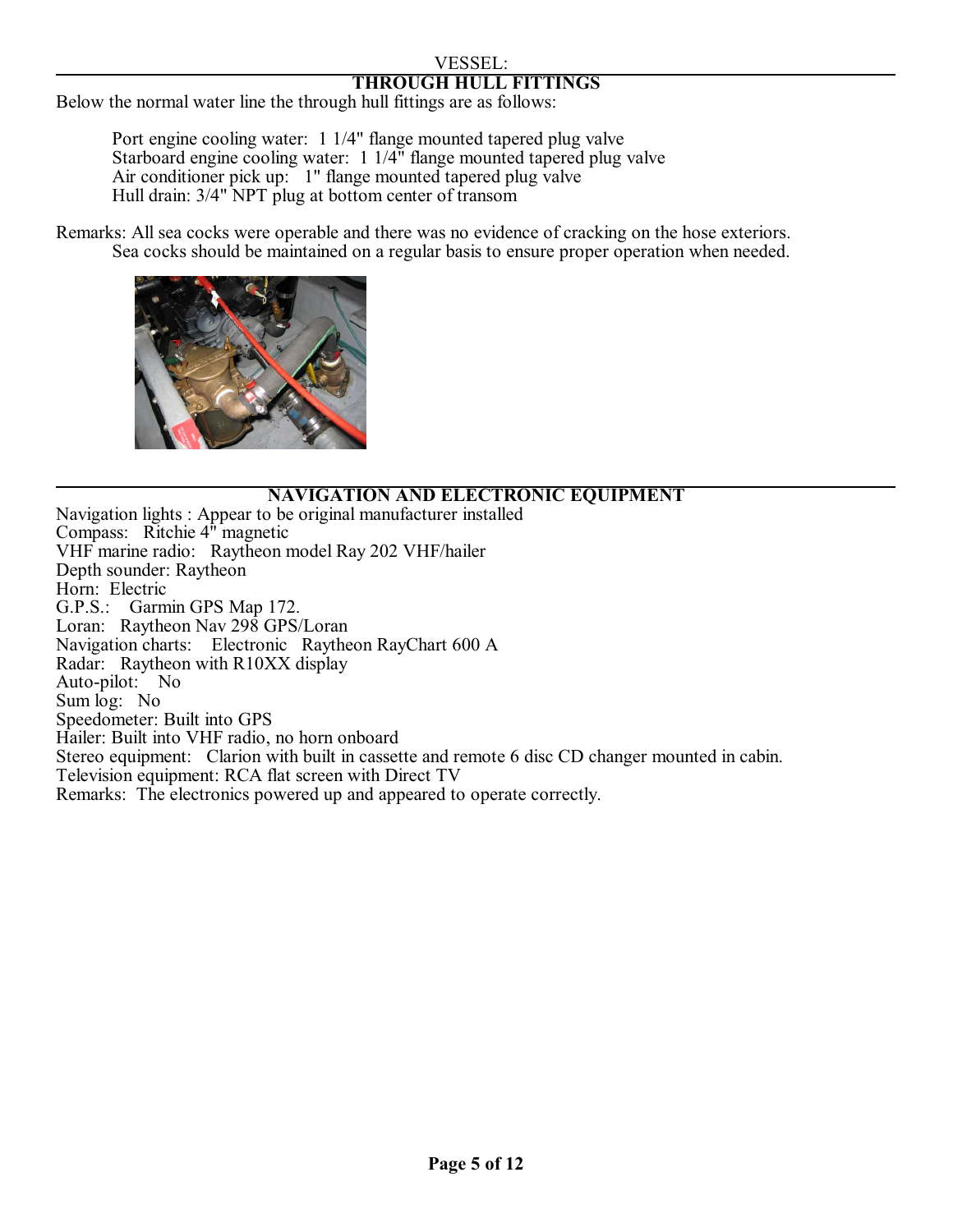#### VESSEL: **SEATING AND SLEEPING**

DESCRIBE: V berths forward.

Convertible dinette to starboard. 1 ½ wide padded bench with storage below at helm Single wide padded bench with storage below in companion position. Aft facing padded bench after helm seat. Padded bench across transom.

REMARKS: The cabin upholstery is in very good condition. The cockpit upholstery shows some minor wear and tear.

## **GALLEY**

Stove: Kenyon<br>Fuel: Electrici Electricity Permanent installation: Built in Portable devices: None onboard. Coffee maker: None onboard Microwave oven: Panasonic, built in Refrigerator: Norcold AC/DC. Ice maker: Raritan Remarks: The stove is a three burner range.



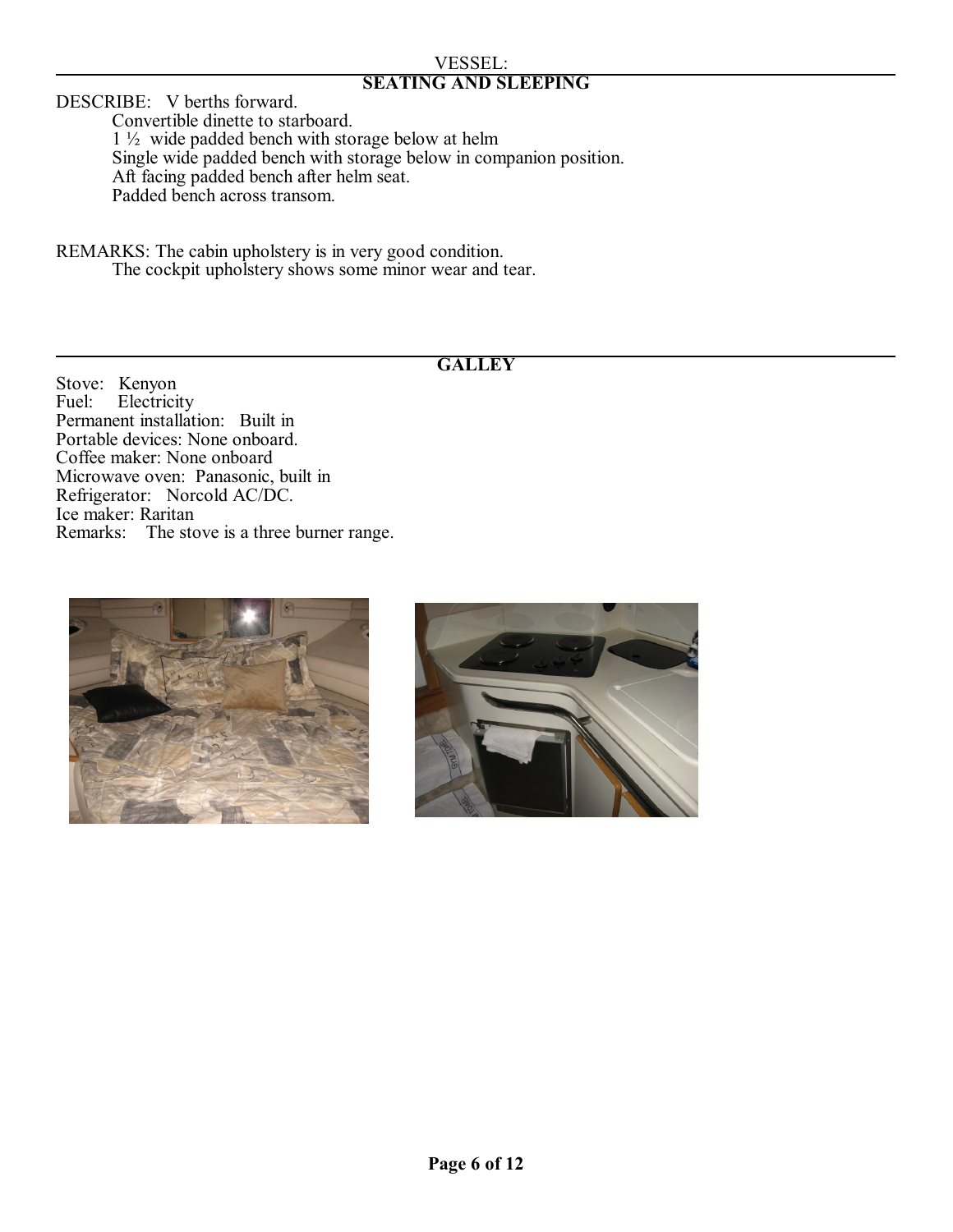#### VESSEL: **TANKAGE**

Fuel tanks: Two Capacity: 124 gals. ea. Location: Under cockpit sole, outboard of engines. Manufacturer's tag: Visible and legible Material: 5052 Aluminum Vented: Yes Would overflow go overboard?: Yes Lines and fittings: The hoses where seen are USCG approved type A1. Shut off valve location: Center of aft cockpit hatch. Resistance reading between fuel fill fitting and fuel tank: Port tank: .1Ohms, Starboard tank: .6 Ohms, less than the maximum allowed 100 Ohms Secured: Tanks are secured by straps. Remarks: There was no evidence of cracking seen in the fuel fill or distribution hoses. Cooking fuel tank: Two, propane Capacity: Less than one gallon Location: Under cabin sole Material: Steel Remarks: The propane cylinders must be stored in a closed locker that is vented overboard. Water tanks: One Capacity: Approx. 60 gals. Location: Under cockpit sole across transom. Material: Plastic Location and type of pump: 12 VDC mounted near tank, pump ran. Remarks: Vessel is also equipped with a dockside water connection that was not connected to a city water source at the time of inspection. Waste tanks: One Capacity: Approx. 35 gals. Material: Plastic Location: Under cockpit sole

Hot water: One Capacity: 6 gals. Location: Under cockpit sole Fuel: Electric or engine heat Remarks: Heater bears a tag stating it is ignition protected.

Remarks: None.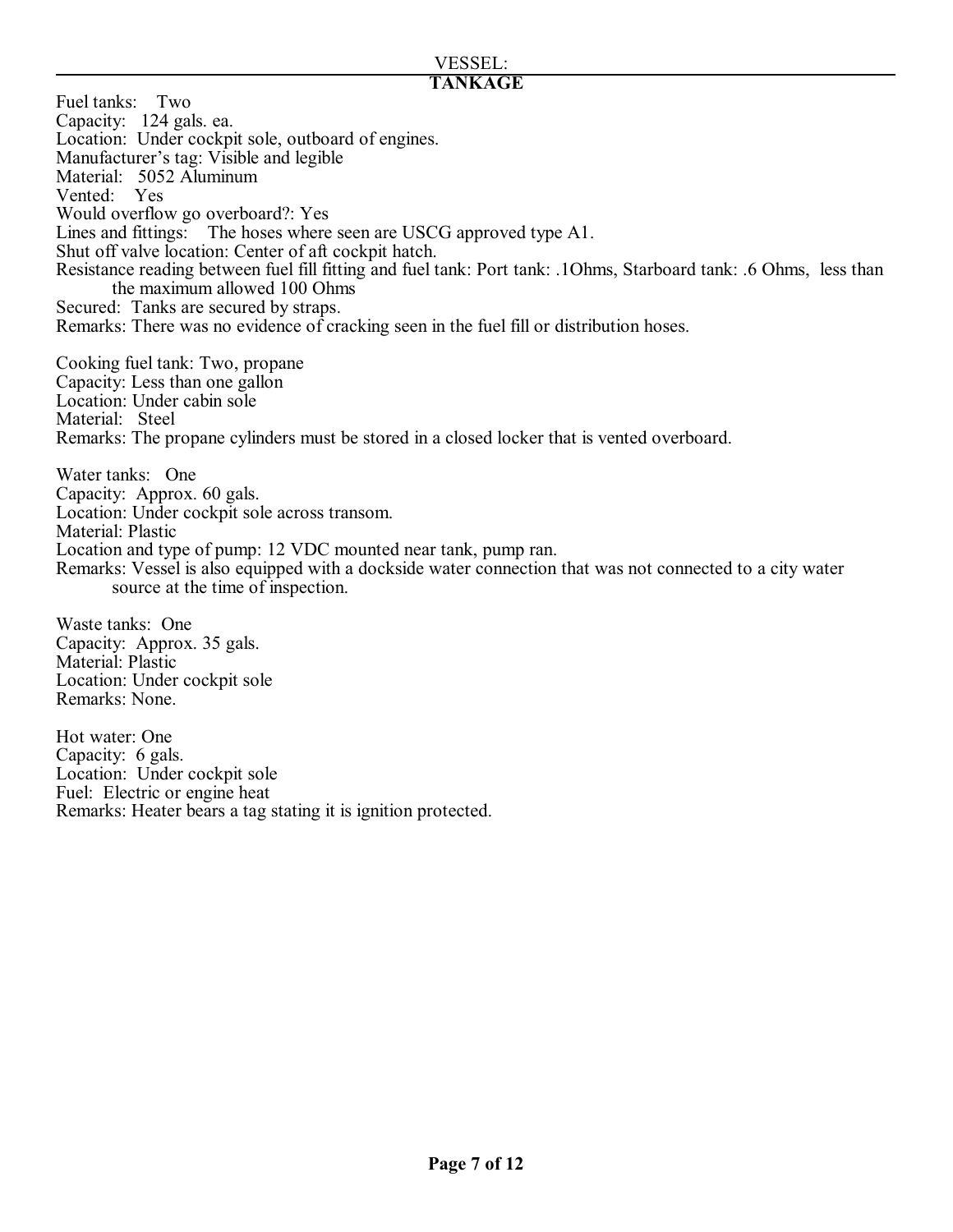# VESSEL:

# **ELECTRICAL**

Batteries: Three wet cell, two size 29, one size 24 System voltage: 12 VDC

Cranking amps: 875 (2) and unknown

Location: forward and outboard of starboard engine, secured in acid proof trays and the positive posts insulated. Switches: Two and electrically operated paralleling switch

- Wiring: All wiring seen appears to be stranded copper of proper size and properly secured and protected from chafe.
- Branch circuits: At the helm the circuits are identified and breaker protected. In the bilge the circuits are identified and breaker protected.

Alternators: Two, engine mounted and belt driven, labeled as rated for marine service Battery charger: Professional Mariner 30 Amps

Anodes: On trim tabs and transom mounted, show wastage and should be replaced.

Remarks: None

# **AC ELECTRICAL**

Shore power service: Two at 30 Amps each System voltage: 120 VAC<br>Voltmeter: Two Ammeter: No Polarity Indication: Two Ammeter: No Polarity Indication: Two

Branch circuits: At the distribution panel the circuits are identified and breaker protected.

GFCI Protection: Receptacle in head.

Auxiliary power plant: No

Remarks: No 120 VAC was provided and no tests were made to the 120 VAC system except visual. The receptacles in the galley should be tested to conform GFCI protection.

# **FIRE FIGHTING EQUIPMENT**

Number of handheld extinguishers: One Date: 1994 Type and size: BC Size I Automatic system: Yes Type: Halon Date: January 1994 Capacity: 10 lbs 8 oz. Recommendations: Even though the gauge indicates charged because of the age it is recommended that the handheld extinguisher be replaced. Check the automatic system.

The extinguisher must be secured in an easily accessible, permanent location.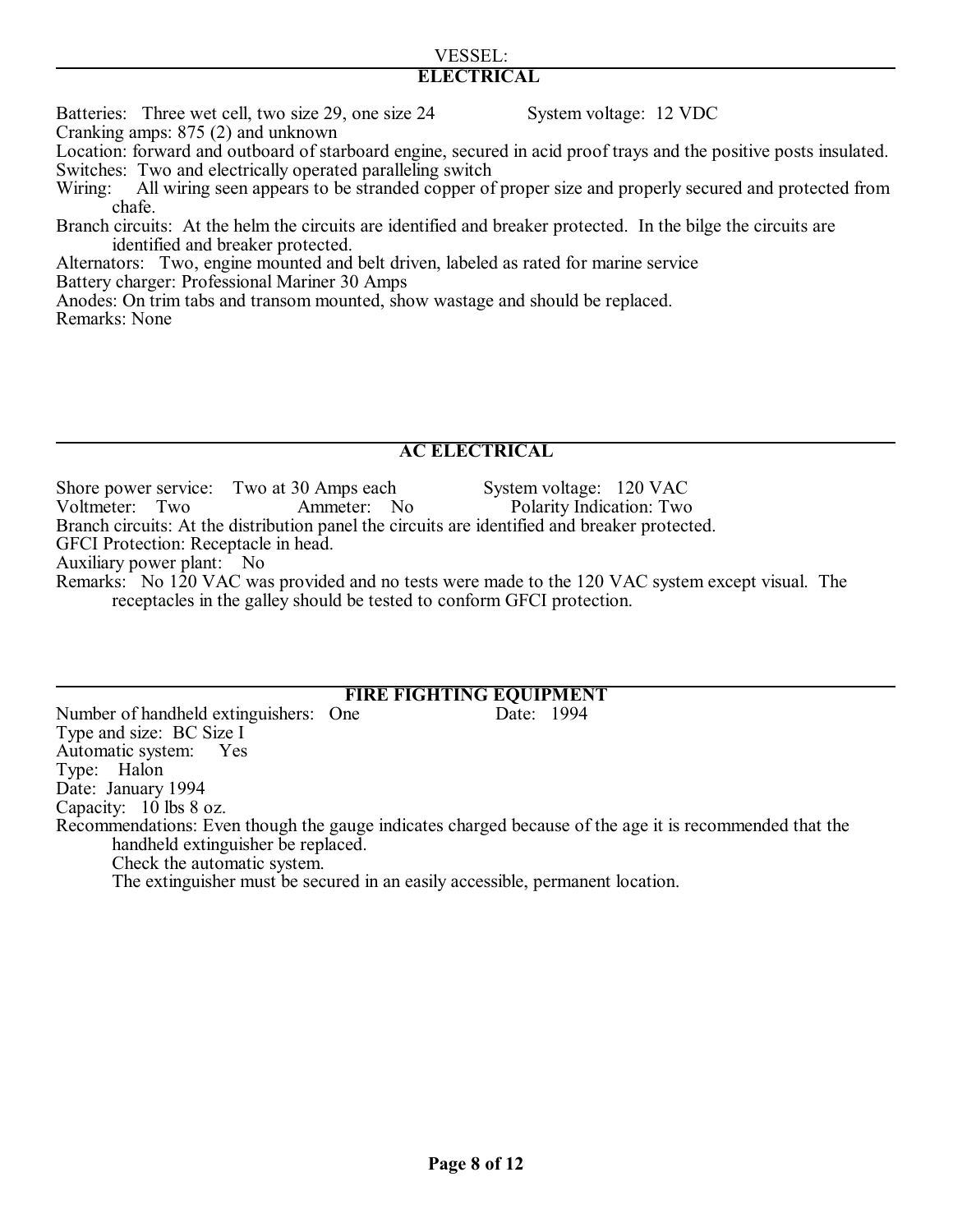#### VESSEL: **SAFETY, REQUIRED AND RECOMMENDED EQUIPMENT**

Life preservers: 6 Adult type II Throwable Type IV PFD: Ring<br>Flare kit: Not found Exp Expiration date: Unknown Oil discharge prohibited placard: Yes Discharge or trash prohibited placard: No Automatic bilge pumps: Three High water alarm: No Manual Bilge pumps: No Bailing bucket: Yes Portable spotlight: Not found Means of re-boarding: Swim ladder that can be lowered by a person in the water. Remarks: Replace any life preservers that show wear. Equip with flare kit. Install trash placard. Vessels with cabins should be equipped with high water alarms.

Equip with portable spotlight.

#### **MOORING AND DOCKING EQUIPMENT**

| Main anchor type                                                   | Pivoting Fluke                                                                           |
|--------------------------------------------------------------------|------------------------------------------------------------------------------------------|
| Means of storing                                                   | Bow pulpit and roller                                                                    |
| Main anchor line                                                   | Approx. $150'$ of $5/8''$ nylon                                                          |
| Means of storing                                                   | Anchor locker below forward deck                                                         |
| Auxiliary anchor                                                   | N <sub>0</sub>                                                                           |
| Means of storing                                                   | n/a                                                                                      |
| Auxiliary anchor line                                              | None                                                                                     |
| Means of storing                                                   | n/a                                                                                      |
| Fenders: Three large, stored in anchor locker.                     |                                                                                          |
| Remarks: Vessel should be equipped with auxiliary anchor and line. |                                                                                          |
|                                                                    | Vessel is equipped with a Good power windlass, model number 5/8 and serial number 93941. |

#### **HEAD**

Number: One Type: Vacu Flush Shower: Yes Can waste be illegally discharged overboard: No Remarks: The shower drains into a sump where a pump discharges it overboard.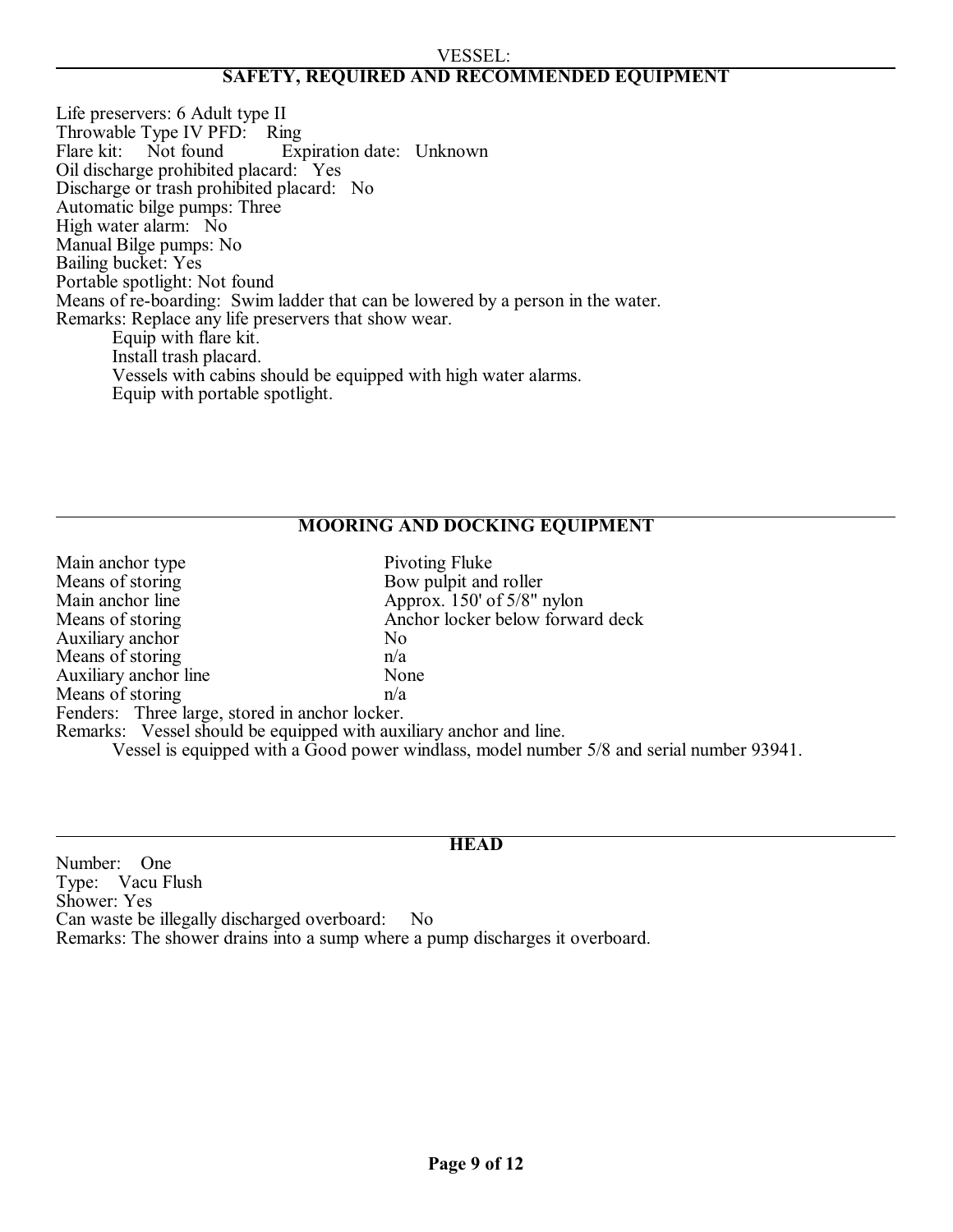#### VESSEL:

# **VENTILATION, HEATING AND COOLING**

Bilge blower $(s)$ : Two Operate blower placard: At helm Natural ventilation to engine spaces: Cowls and ducts Natural ventilation to living spaces: Four deck hatches, five opening portholes, forward bottom power venting windshield. Powered ventilation to living spaces: No Explosive fume detector: No Carbon monoxide monitor: No Smoke detector: No Heat/Air conditioning: marine Air System, 16,000 Btu reverse cycle heat/air conditioner mounted below V berths. Remarks: A carbon monoxide monitor should be installed when exhaust fumes could accumulate in enclosed cabins.

#### **COVERS**

Convertible top Side curtains Back drop

CONDITION: The covers have been re-stitched and show their age but a re still serviceable.

# **ADDITIONAL EQUIPMENT**

Bow rail w/pulpit and single life line Swim platform Trim tabs Boat hook Stern rail Grab rails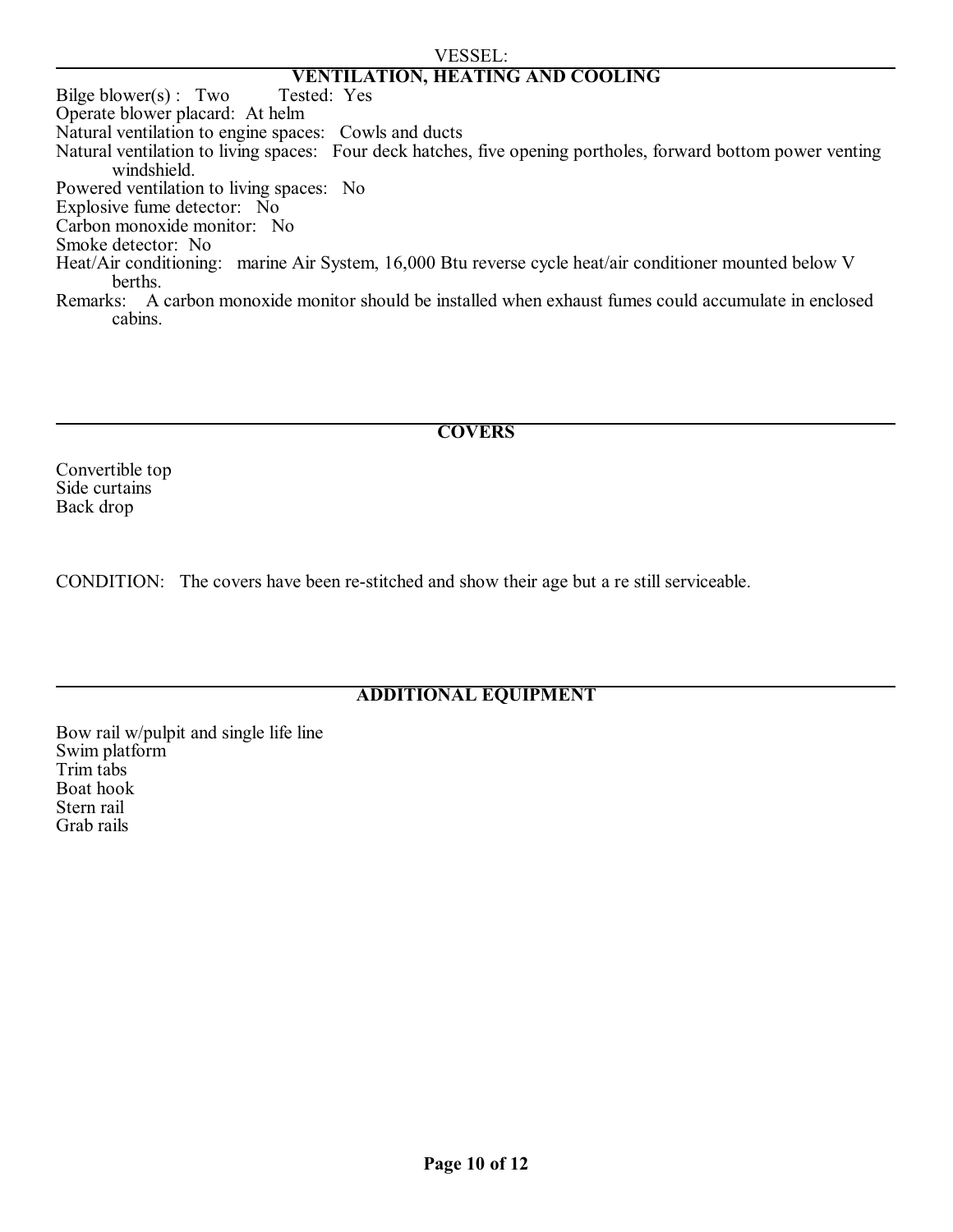#### VESSEL: **SURVEYORS REMARKS**

This vessel, surveyed ashore, is of the manufacturer's 370 express cruiser series. The overall condition of this craft is very good. The gel coat is glossy and shows less than typical minor cosmetic damage. She is clean throughout, including the bilge and shows signs of being well maintained. She is well equipped with safety and electronic gear. There were no fractures to the hull or frames in areas observed.

#### **RECOMMENDATIONS**

The registration numbers must be block style in a contrasting color. Equip with flare kit. The fire extinguisher indicates charged but because of the age and relatively low expense it is recommended all fire fighting equipment be replaced. Mount in an easily accessible, permanent location. Install trash placard. Install CO monitor Install smoke detector. Install oil absorbers Install cotter pin was missing on the port prop shaft. The propane cylinders must be stored in a closed locker that is vented overboard Replace anodes. Check operation of GFCI receptacle and verify GFCI protection on galley receptacles. Vessels with cabins should be equipped with high water alarms. Equip with portable spotlight Equip with auxiliary anchor and line. Repair all other deficiencies noted throughout survey.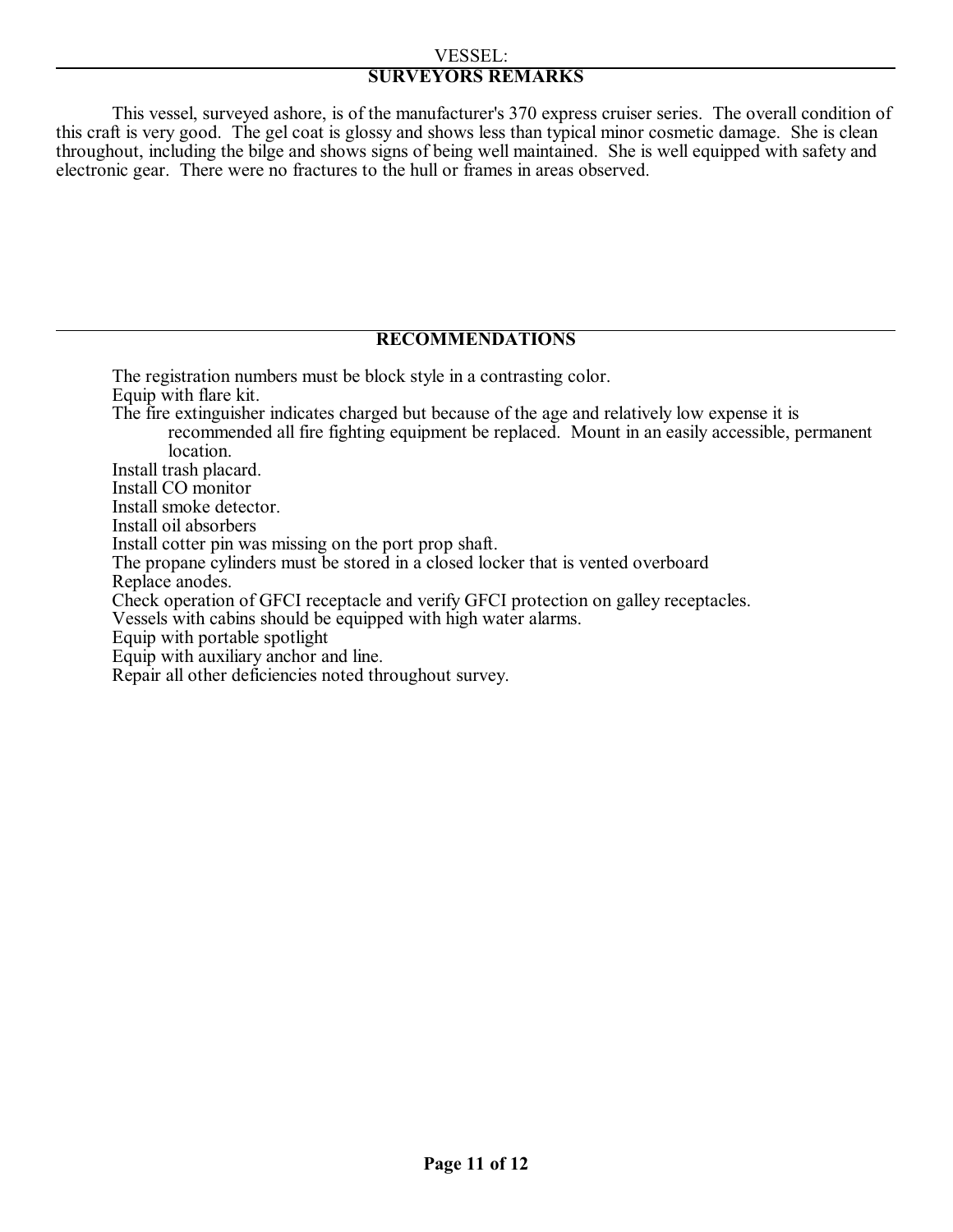Value: The estimated value of this craft is predicated on its condition as seen at the time of this survey and includes all equipment listed.

The estimated value was derived by consulting the current editions of the BUC Used Boat Price Guide, the NADA Used Boat Price Guide, the PowerBoat Guide and by comparable vessels offered for sale locally and nationally. Adjustments have been made for regional variances, condition of the vessel and equipment onboard.

The estimated fair market value is defined as the most probable price a property would bring in a competitive and open market under all conditions requisite for a fair sale, the buyer and seller, each acting prudently, knowledgeably and assuming the price is not affected by undue stimulus.

Replacement value is defined as the price of a new vessel of similar size, style and outfitting.

# **ESTIMATED FAIR MARKET VALUE REPLACEMENT VALUE**

This survey consisting of 12(Twelve) pages, is made without prejudice and sets forth the condition of the vessel, including hull, machinery, equipment fittings and outfit to the best of the surveyor's ability without the removal of bulkheads, paneling, ceiling, or *other portion of her structure and without the opening up of her machinery and auxiliaries for internal examinations. It represents the honest and unbiased opinion of the surveyor but in no event is it to be considered a guaranty.*

Sallin

DATE: SURVEYOR: Leslie J. Salliotte AMS ® #576 Yacht and Small Craft Specialist Society of Accredited Marine Surveyors